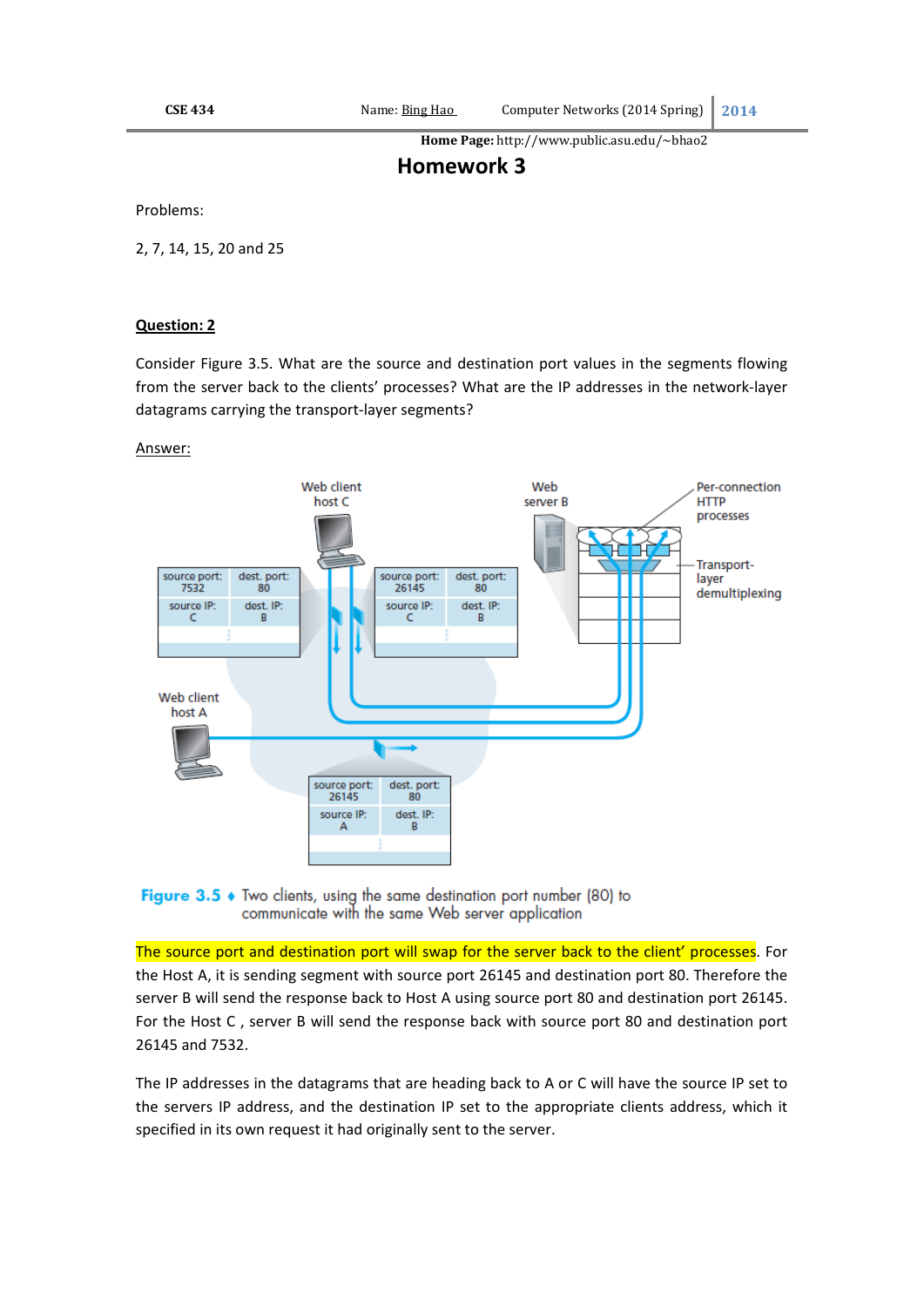**Home Page:** http://www.public.asu.edu/~bhao2 

### **Question: 7**

In protocol rdt3.0, the ACK packets flowing from the receiver to the sender do not have sequence numbers (although they do have an ACK field that contains the sequence number of the packet they are acknowledging). Why is it that our ACK packets do not require sequence numbers?

# Answer:

To best answer this question consider why we needed sequence numbers in the first place. We saw that the sender needs sequence numbers so that the receiver can tell if a data packet is a duplicate of an already received data packet. In the case of ACKs, the sender does not need this info (i.e. a sequence number on an ACK) to tell detect a duplicate ACK. A duplicate ACK is obvious to the rdt3.0 receiver, since when it has received the original ACK it transitioned to the next state. The duplicate ACK is not the ACK that the sender needs and hence is ignored by the rdt3.0 sender.

# **Question: 14**

Consider a reliable data transfer protocol that uses only negative acknowledgments. Suppose the sender sends data only infrequently. Would a NAK‐only protocol be preferable to a protocol that uses ACKs? Why? Now suppose the sender has a lot of data to send and the end‐to‐end connection experiences few losses. In this second case, would a NAK‐only protocol be preferable to a protocol that uses ACKs? Why?

#### Answer:

In a NAK only protocol, the loss of packet x is only detected by the receiver when packet  $x+1$  is received. That is, the receivers receives  $x-1$  and then  $x+1$ , only when  $x+1$  is received does the receiver realize that x was missed. If there is a long delay between the transmission of x and the transmission of  $x+1$ , then it will be a long time until x can be recovered, under a NAK only protocol.

On the other hand, if data is being sent often, then recovery under a NAK-only scheme could happen quickly. Moreover, if errors are infrequent, then NAKs are only occasionally sent (when needed), and ACK are never sent – a significant reduction in feedback in the NAK-only case over the ACK‐only case.

#### **Question: 15**

Consider the cross‐country example shown in Figure 3.17. How big would the window size have to be for the channel utilization to be greater than 98 percent? Suppose that the size of a packet is 1,500 bytes, including both header fields and data.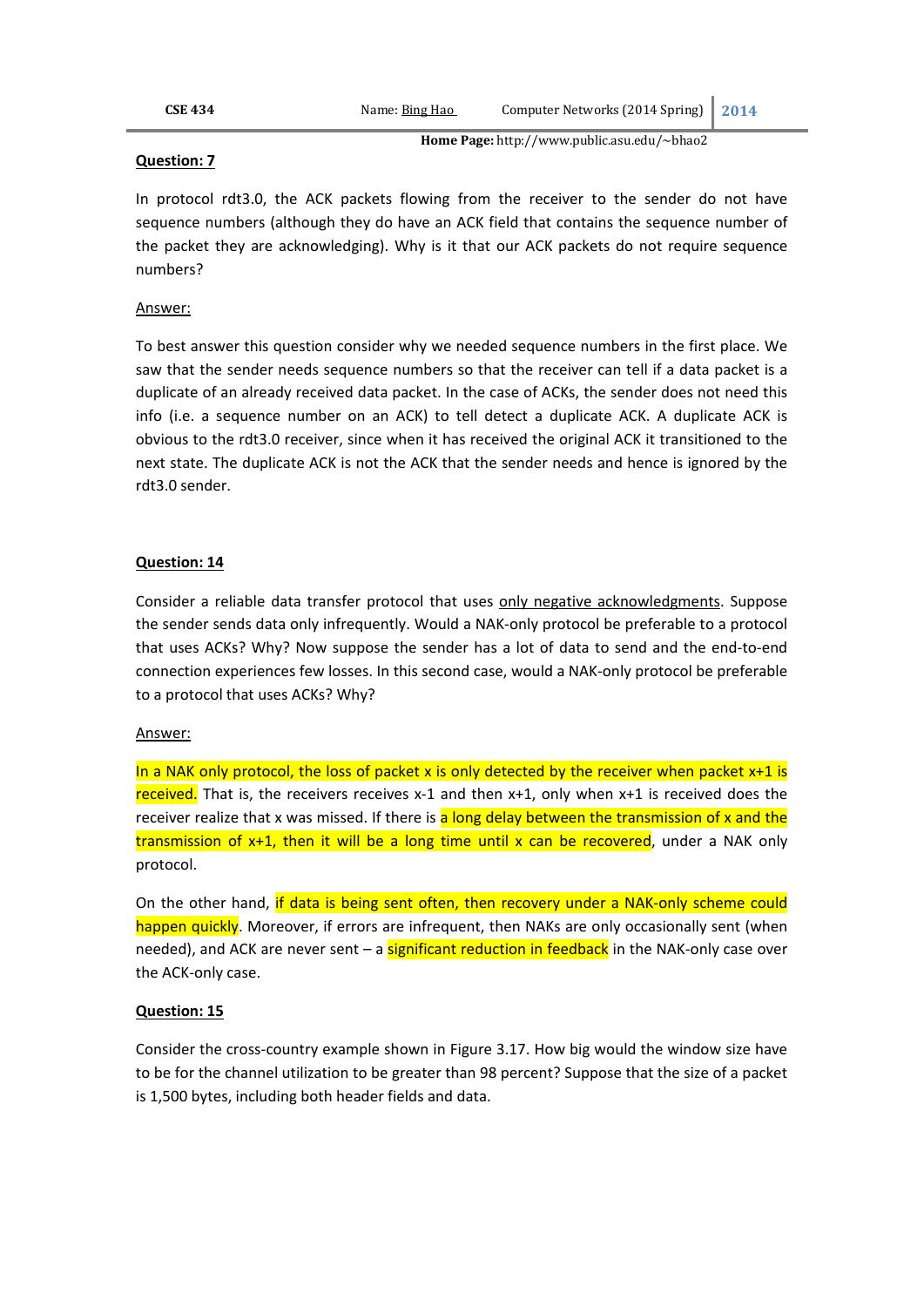

Figure 3.17 • Stop-and-wait versus pipelined protocol

Reference: book page 217

Since 
$$
\frac{d_{trans}}{R} = \frac{L}{R}
$$
 and we know the size of a packet is 1500bytes, the link is 1Gbps, thus

Therefore,  $d_{\text{trans}} = \frac{1500 \text{bytes} * 8}{10^9} = 0.00001.2 \text{ seconds} = 0.012 \text{ milliseconds}$ , this means a packet needs 0.012 ms to be sent on the link.

According to the problem, the utilization = 0.98 is required.

Since 
$$
U_{\text{sender}} = \frac{L/R}{RTT + L/R}
$$
, and we know RTT = 30,  $d_{trans} = \frac{L}{R}$  = 0.012 ms

Let the window size be x:

$$
U = \frac{\frac{L}{R} * x}{RTT + \frac{L}{R}} = \frac{0.012 * x}{30 + 0.012} = \frac{0.012 * x}{30.012} = 0.98
$$

So, x = 2450.98

The window size would have to be approximately 2451 packets.

# **Question: 20**

Consider a scenario in which Host A and Host B want to send messages to Host C. Hosts A and C are connected by a channel that can lose and corrupt (but not reorder) messages. Hosts B and C are connected by another channel (independent of the channel connecting A and C) with the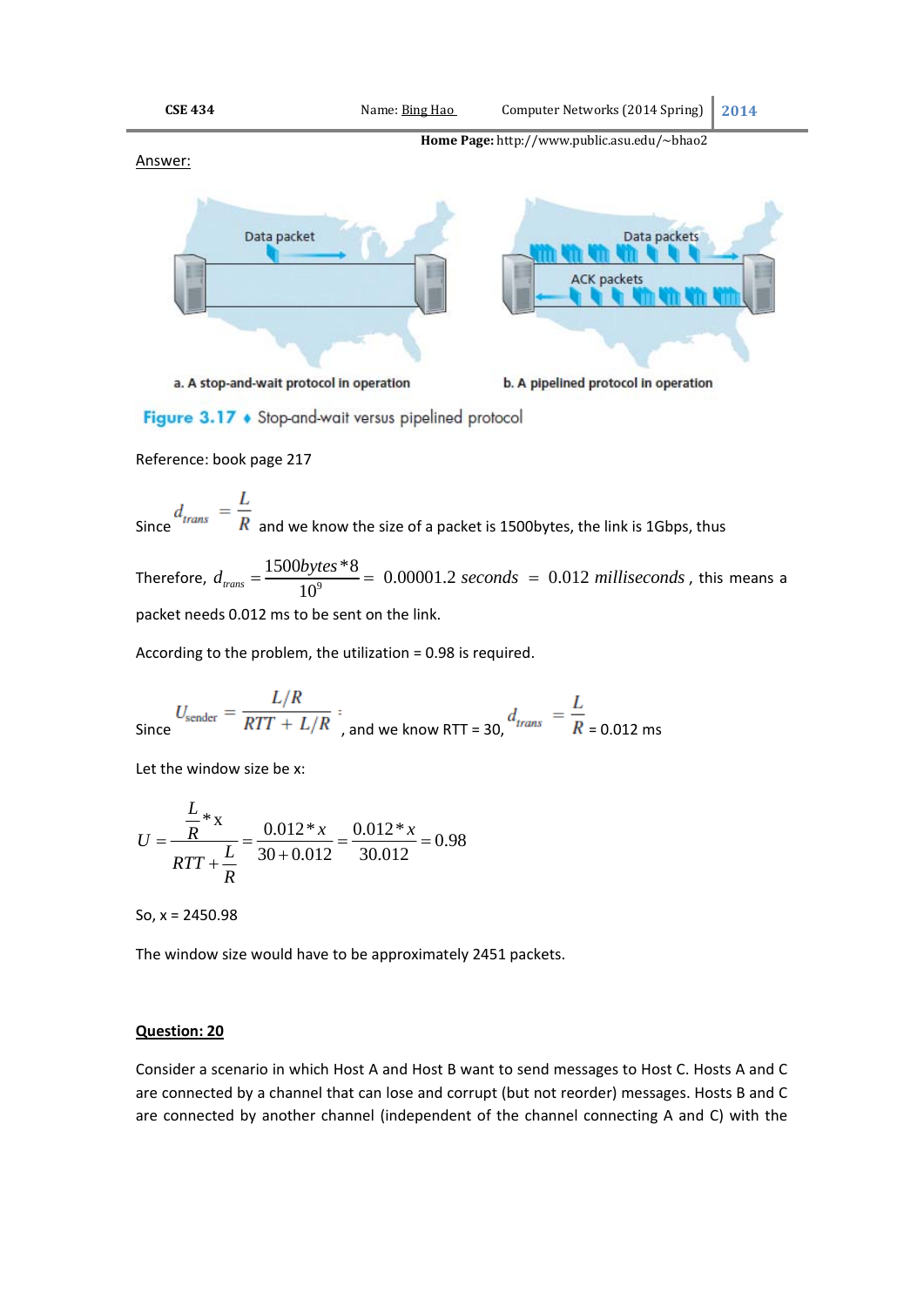**Home Page:** http://www.public.asu.edu/~bhao2 

same properties. The transport layer at Host C should alternate in delivering messages from A and B to the layer above (that is, it should first deliver the data from a packet from A, then the data from a packet from B, and so on). Design a stop‐and‐wait‐like error‐control protocol for reliably transferring packets from A and B to C, with alternating delivery at C as described above. Give FSM descriptions of A and C. (Hint: The FSM for B should be essentially the same as for A.) Also, give a description of the packet format(s) used.

# Answer:

This problem is a variation on the simple stop-and-wait protocol (rdt3.0). Because the channel may lose message and because the sender may resend a message that one of the receivers has already received (either because of a premature timeout or because the other receiver has yet to receive the data correctly), sequence numbers are needed. As in rdt3.0, a 0-bit sequence number will suffice here.

In this problem, the **sender state** indicates whether the sender has received an ACK from B (only), from C (only) or from neither C nor B. The receiver state indicates which sequence number the receiver is waiting for.